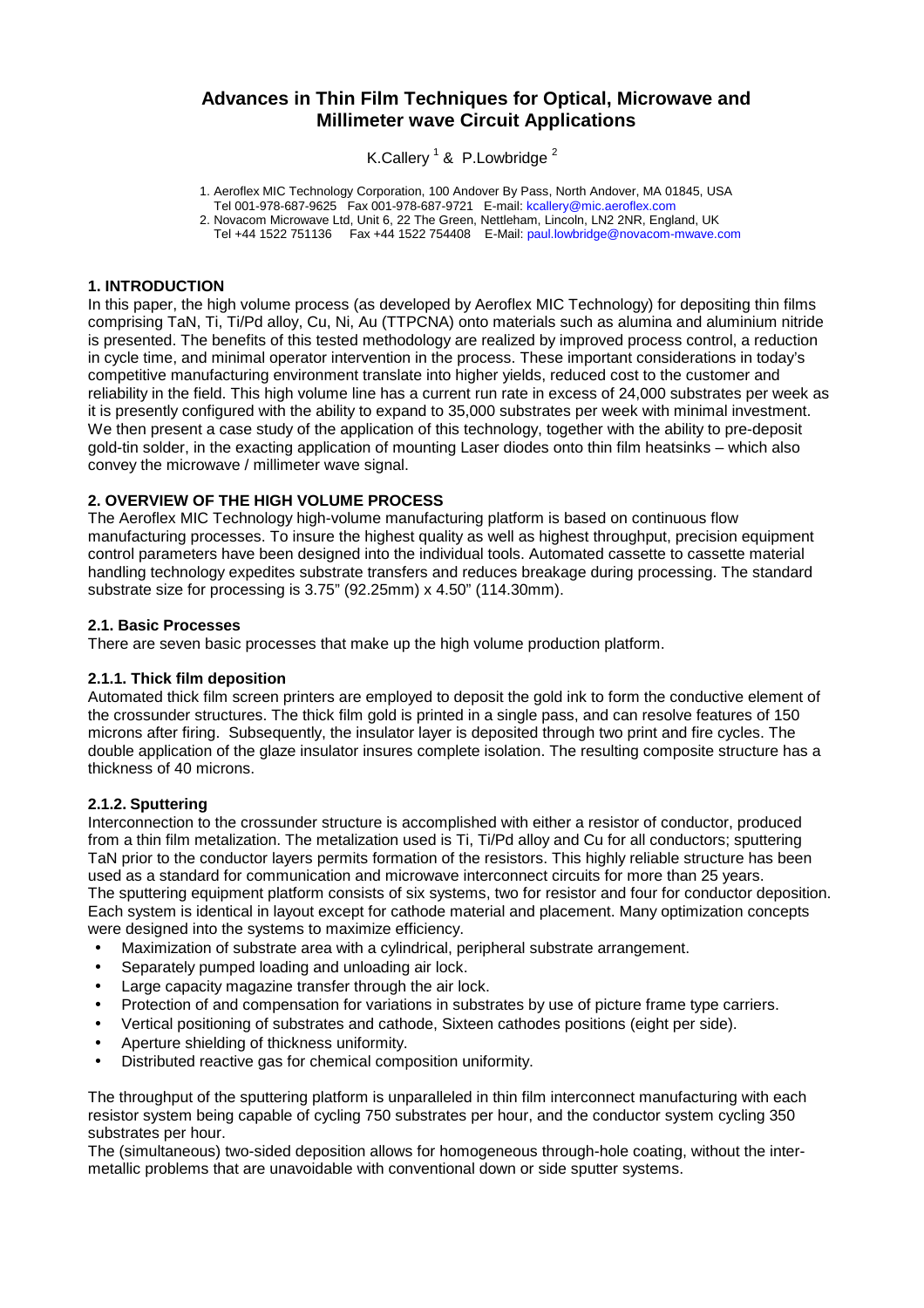One extra feature, which this system also enables is the realization of solid copper filled vias. This is a patented technique and enables solid (pure) copper vias to be used at strategic positions in microstrip circuits for enabling such features as heat sinking and solid conductive grounding.

# **2.1.3. Conductor photolithography**

Crossunder technology and the typical 6 to 12 micron conductor thickness' associated with thin film interconnects require conformal resist applications. Aeroflex MIC Technology utilizes a proprietary electrophoretic photo polymer to generate the conductor pattern. This proprietary photoresist formulation provides crisp vertical side walls and line resolution reliably down to 25 microns. By plating the photoresist onto the substrate, step coverage is consistent and predictable at 12 to 21 microns in thickness. The photoresist plating system is fully automated using single substrate Continuous Substrate Flow (CSF) with a capacity off 200 substrates per hour. The electrophoretic bath parameters are controlled through a proprietary process advisor system that statistically monitors key parameters.

Photoresist exposure is performed on six projection exposure towers, through 1:1 chrome photo tools with pellicles. Three of the towers are configured for dual sided exposure, allowing for simultaneous front and back exposure of the substrate. Their capacity is 100 substrates per hour per unit. The other three units are configured with single light sources and carousel cassette loaders. These are single sided exposure systems, and each has a capacity of 180 substrates per hour. All systems allow for either precision optical or hard tool alignment as required by the complexity of the circuits being exposed.

Developing the photoresist after the exposure is accomplished using a CSF processor with computerized temperature monitoring and speed adjustment. This system has a capacity of 600 substrates per hour.

## **2.1.4. Conductor pattern plating**

Conductor film thickness is increased by selectively electroplating copper, nickel and gold. The plating cells are designed to hold one process lot of material. The fixture, when loaded into the cell, creates an anode to cathode spacing of less than 10mm with a greater than 1:1 ratio, anode to cathode. In addition, the configuration of the box plater allows for liquid flows of 55 to 65 liters per minute within the plating cell. This high rate of fluid exchange between the anode and cathode creates a non-depleting zone from which much higher than traditional plating rates are attained without sacrificing uniformity. Aeroflex MIC Technology currently has two complete plating lines, with a total capacity of 240 substrates per hour.

The conductor seed metals are removed down to either the substrate or the resistor layer by spray etching. The high volume spray etcher is configured to sequentially remove each metal layer with rinse steps in between to eliminate solution contamination. The system has been designed as a CSF processor with a capacity of 450 substrates per hour.

## **2.1.5. Resistor photolithography**

Resistor features are formed using sprayed photo resist. The resist sprayer is self contained and configured with cassette to cassette loaders, providing capacity in excess of 600 substrates per hour. Five to six microns of resist is sprayed in the main chamber and dried with radiant heat. After the belt delivers the substrates to the download cassettes, the belt is cleaned and dried prior to returning to the load end of the spray booth.

Resistor etching is performed in a batch mode due to the rapid rate at which tantalum nitride films can be etched. The substrates are loaded into a process carrier and manually placed into the etch solution. When all the metal is removed, they are transferred to an active counter flow rinse system, equipped with agitation. The capacity of this process cell is in excess of 500 substrates per hour.

## **2.1.6. Laser resistor trimming**

Resistor trimming is accomplished with YAG Laser systems. Ten ESI brand trimmer systems are used in production for all standard products. Two Teradyne Laser systems are utilized for any specific requirements of engineering. The standard production systems have a resolution of 30 milliohms, and are capable of performing all common resistor cuts. Standard resistor tolerances offered range from 1% to 20%. Resistors can be trimmed to a tolerance of less than 1%, with a substantial increase in cost.

## **2.1.7. Sizing of individual die**

Separation of die is accomplished either through precision diamond saws or CO2 Lasers. The precision diamond saws utilize micro grinding wheels of up to 125mm diameter that increase accuracy and throughput. Typical dicing tolerances are +/- 0.05mm with capability down to +/- 0.013mm at an increased cost. CO2 Laser separation of die is the most economical alternative with typical tolerances from 0.13mm to 0.23mm. Typically, Laser scribing is performed on the circuit side of the substrate. Backside scribing can also be performed, if appropriate alignment targets are planned for.

#### **2.2. Key Attributes of the process**

The key parameters and achievable physical geometries of this high volume process are described in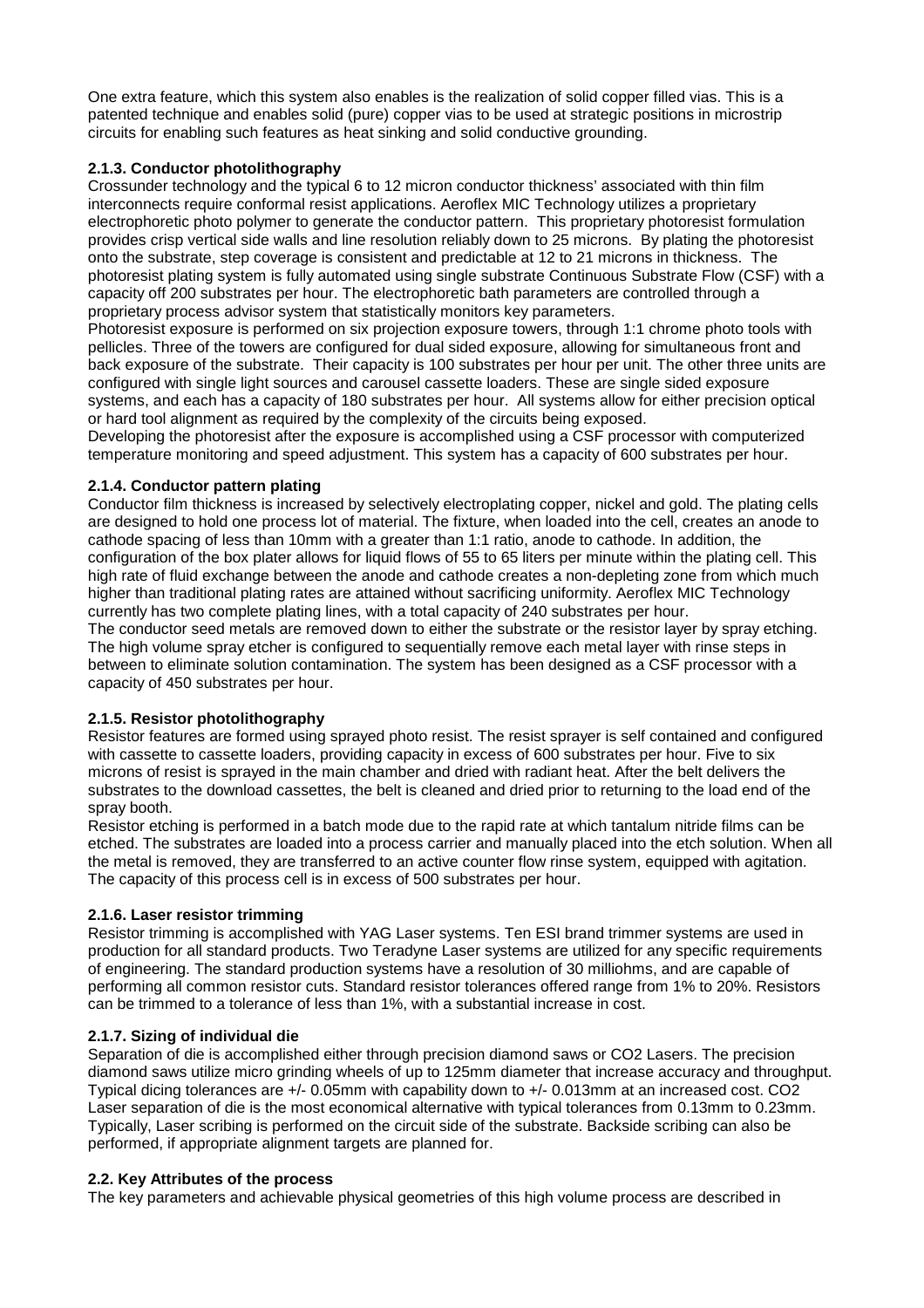Table 1. The result is a high volume process optimized for cost, reliability and repeatability and ideally suited for realizing optical, microwave and millimeter wave thin film circuits.

# **3. CASE STUDY - LASER DIODE MOUNTING USING PRE-DEPOSITED AuSn SOLDER**

Many obstacles have been encountered in applications where Laser diodes need to be mounted so that the radiating edge is coincident with the edge of the substrate (see Figure A). The available high volume substrate manufacturing methods have in some cases resulted in decreased optical efficiency or increased thermal resistance. These undesirable conditions are caused by a lack of parallelism of the diode to the substrate or unsupported diode surface area.

Cost efficient high volume manufacturing practices require that substrate interconnects be processed in an array format. Therefore, to have metalization terminate at the substrate edge requires patterned metal to extend into the kerf area between the arrayed die. The extended metal subsequently is cut through when separating the array. The blades used on dicing saws are specifically designed to cut (grind) through hard polycrystalline and crystalline materials and when passing through soft materials like Au and Cu a burr is created in the metal at the diced edge. Unless the burrs are manually removed prior to assembly, the radiating edge of the attached diode can be elevated by the burr, resulting in misalignment of the optical system and the creation of solder voids which could result in a loss of both optical and thermal efficiency.

## **3.1. Potential Solution using Pull-Back techniques**

One design option for "P" up configuration Laser diodes assemblies is to pull back the metalization from the edge (typically .002"). This design requires alignment of the Laser diode to the edge of the metal platform or increased thermal resistance can result at the unsupported portion of the diode (see Figure B). Pulled back placement in "P" down configurations is often not an acceptable solution due to an obstructed light path translating to a loss in optical efficiency. Additional alternatives for pulled back placement are pedestals made of high thermally conductive material, or ground 45° chamfers at the substrate edge so that the light emitting from the diode is not clipped. Pedestals have the added cost associated with one additional Au/Sn preform, the pedestal itself as well as the increased assembly cost including the associated yield loss. In general, these alternatives hamper the ability to produce in high volume competitively and add no additional value or performance advantages.

## **3.2. Preferred Solution – using Pre-Deposited AuSn terminated at the circuit edge**

Aeroflex MIC Technology has worked with major OEM's to develop an integrated 80/20 Au/Sn eutectic deposition process that effectively addresses the concerns of edge placement and thermal management and provides a straightforward, cost effective solution. In addition, by integrating the eutectic solder (80/20 Au/Sn) into the base substrate, placement of eutectic preforms is eliminated. By utilizing thinner integrated solder layers (from 4-6 microns in thickness), overall thermal performance is improved compared to the 12 to 14 micron eutectic preforms normally utilized in these assemblies.

Aeroflex MIC Technology's eutectic solder coated diode platform terminates at the edge. This is accomplished through a multistage, additive process where the attachment pad topography is selectively tiered so that the area that approaches the edge is at a lower level than the balance of the pad (Figure C). The height difference, which begins less than.001" from the substrate edge, produces a controlled gap that fills with eutectic solder during reflow forming an integral solder joint to the edge (Figure D).

The integrated 80/20, Au/Sn eutectic solder is offered from 3 to 6 microns in thickness and can be patterned for multiple attachment sites. Eutectic freeze times (elapsed time from liquid phase back to solid crystalline phase) at a controlled temperature of 290°C are from 3 to 5 minutes depending on solder thickness.

#### **4. CONCLUSIONS**

The ability to efficiently manufacture high volume thin film circuits with fine features, integral solid filled vias, resistors and cross-unders opens up possibilities which were previously discounted due to the high price of such circuits. The high volume Optical market has benefited greatly from this technology – which has enabled the complex procedure of mounting the Laser diode onto an efficient heatsink, with the microwave / millimeter wave circuitry on the same tile, to become a standard and common place process. The ability to integrate many fine features at a low cost has also meant that thin film is now a preferred solution for several RF and microwave applications which were formerly the domain of softboard technologies.

#### **ACKNOWLEDGEMENTS**

The authors would like to acknowledge the inputs and support from colleagues at Aeroflex MIC Technology with especial thanks to Malcolm Hill for his technical input, and Christine Williams for coordinating the inputs.